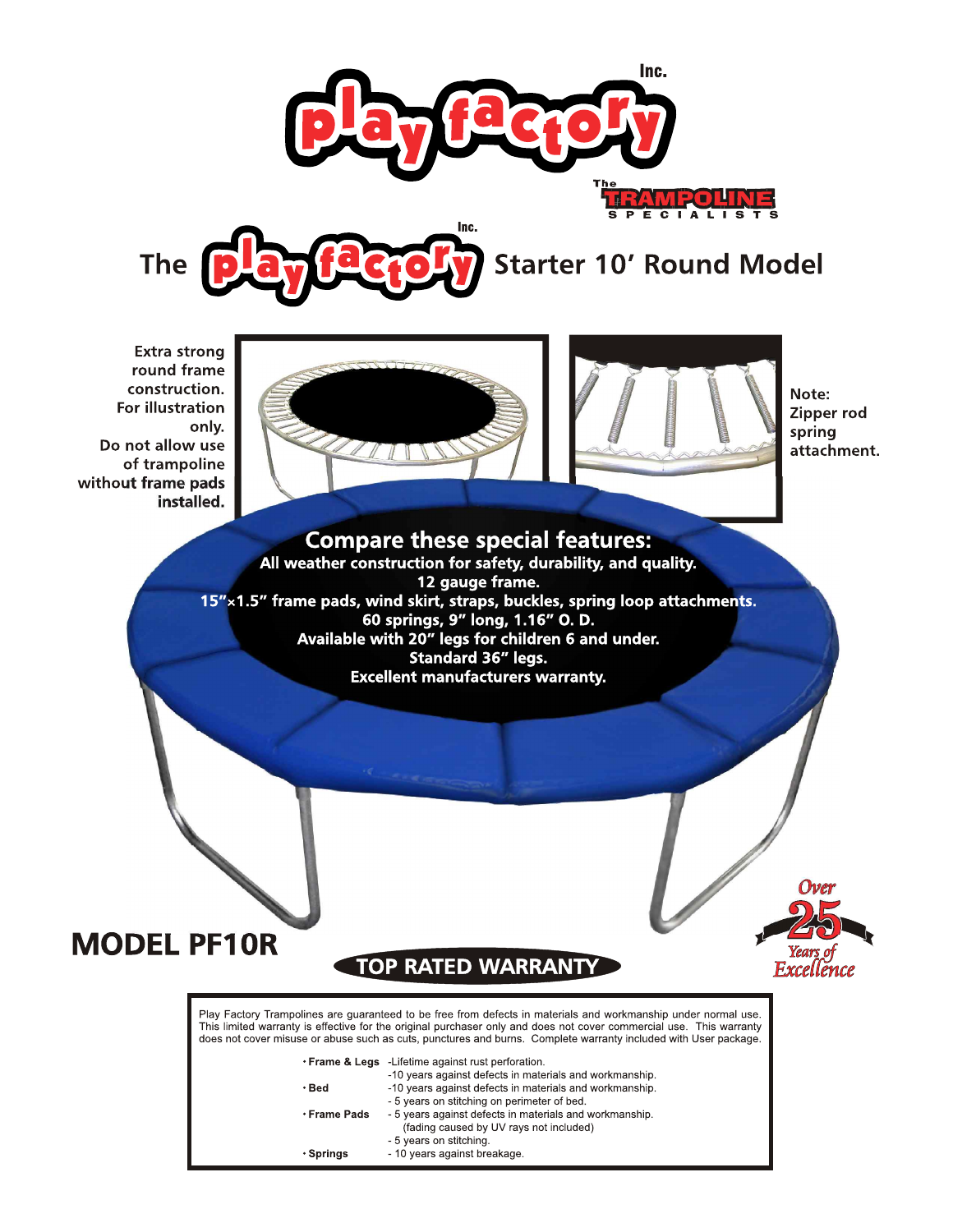### **Play Factory Trampoline Specifications**

#### *Model PF10R - 10 Foot Round Trampoline*  **Play Factory Frame**

The strength and quality of the materials used, combined with a superior design, make a stable foundation that is necessary for safety, optimum spring performance and the overall durability of this trampoline.

- Heavy-duty 12 ga. galvanized steel with 1.9" outer dimension x .109" wall thickness. (Vs. 14 to 17 ga., found on most other trampolines that restricts them from a 200 - 250 lb. weight maximum.)
- 55,000 psi tensile strength, 50,000 yield strength. (Compared to 40,000-psi yield or less on most other trampolines.)
- Multi-sided round trampoline configuration with only 4 frame pieces. Much stronger design with fewer pieces. Easier to assemble. (Vs. 12 or more frame pieces found on most trampolines.)
- Patented "Flo-Coat®" and galvanizing process. Triple coated for superior shine and rust resistance.
- Frame measures 10'.
- Weighs 190 lbs. Measures 36" to top of frame from ground with 36" legs. Available with 20" legs for children 6 years and under.

# **Play Factory Spring Attachment**

A corrugated iron rod (zipper rod) is mig-welded onto the inside of the frame. The springs attach onto this rod, setting them below the top of the frame. This allows for a much freer spring movement with less interference by the frame pads.

- Actually adds extra strength to the frame. (Vs. drilling holes or punched slots, which can weaken the frame and allow moisture to accumulate.)
- Spring "hook ups" and "take downs" much easier and more efficient than holes in frame.
- Extremely durable.

# **Play Factory Springs**

Extra length, tapered, high performance springs, are made to Play Factory specifications. These springs are largely responsible for a soft, deep, extra high bounce that separates a Play Factory Trampoline apart from other consumer trampolines.

- Galvanized 9" long x 1.16" diameter, 56 coils, tapered on both ends. (Some manufacturers use 6" to 8.5" with a much smaller diameter and much less durability.)
- 60 springs.
- Stress relieved for longer wear.
- Performance rated for over one million cycles.

# **Play Factory Bed (Mat)**

It affects the bounce, safety and life span of the trampoline. Play Factory uses only the best material manufactured specifically for consumer trampolines.

- Seamless polypropylene mesh called Permatron® .
- Designed for maximum durability against sun, rain and cold.
- Calendered process features a smooth surface that is much less abrasive.
- Interlocking weave makes the fabric run resistant even if cut or punctured.
- UV resistant.

#### **Play Factory Frame Pads**

Safety is a Number One priority with Play Factory. Each frame pad is designed to secure around the outer frame and is 15" wide x 1.5" thick. This easily allows the pads to fully cover the frame, springs and stitching.